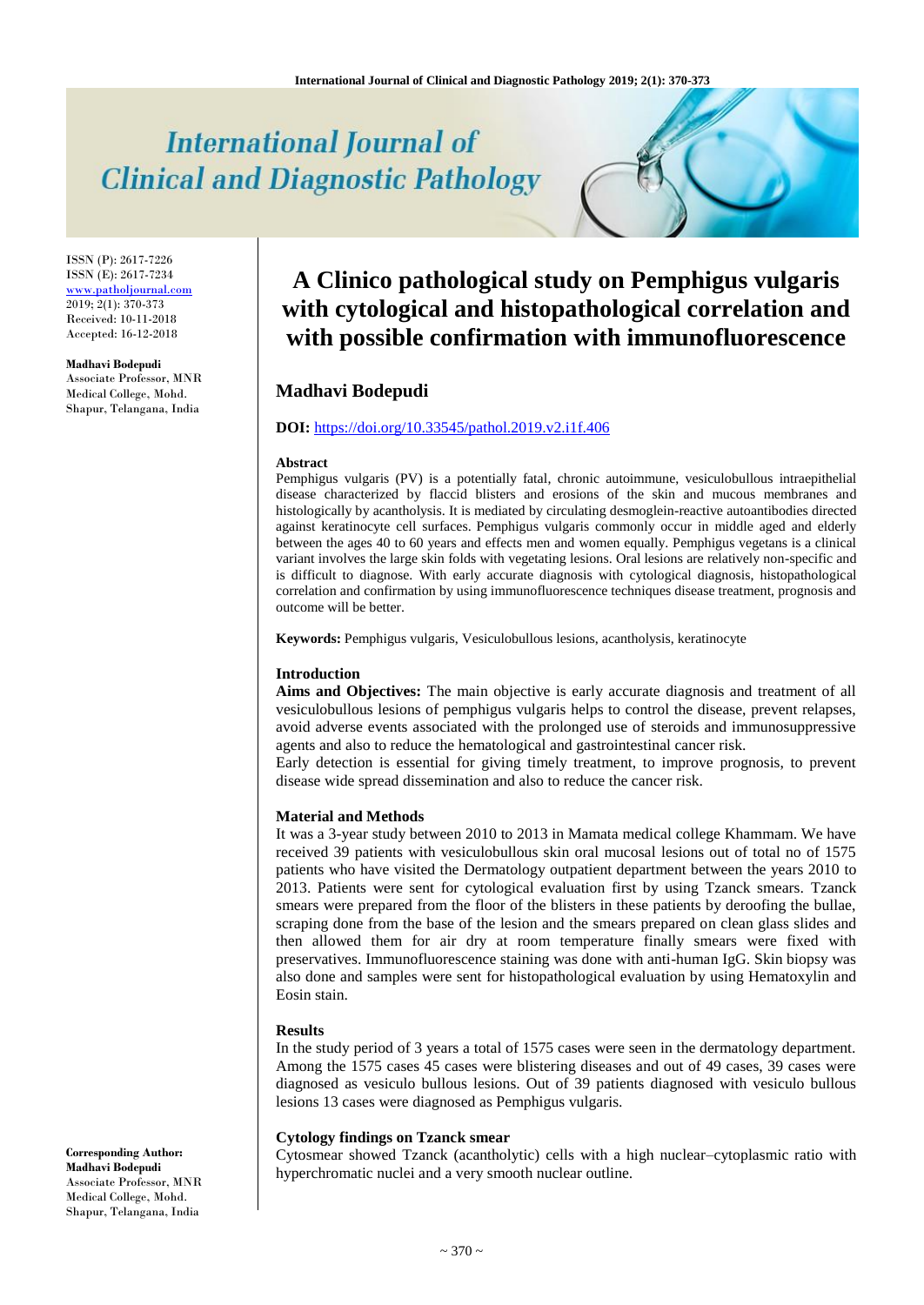### **Histopathology findings**

Acantholysis and bulla formation in the suprabasal layer of epidermis. The roof of the bulla formed by stratum and floor by the basal cells which remains attached to the dermis.

These basal cells are giving the appearance of row of tomb stones. Histologically, there is presence of intraepithelial blister, rounded acantholytic, and Tzanck cells  $[2, 4, 7]$ , demonstrating degenerative changes, including round, swollen hyperchromatic nuclei with a clear perinuclear halo in the cytoplasm<sup>[8]</sup>, which was also evident in our study.

**Immunofluorescence test results:** IgG antibodies were found against the cell surface of keratinocytes demonstrated by Indirect immunofluorescence test done on patient's sera and also by Direct immunofluorescence test done on patient's skin lesions 8 cases having pemphigus vulgaris showed bright green fluorescence on the membrane of acantholytic cell.



**Fig 1:** Leishman 100X **Fig 2:** 40x

**Histopathology Smears**



**Fig 3:** 10x H&E 3 **Fig 4:** 40X H&E

**Immunofluorescence study: Anti-IgG antibodies against the cell surface of keratinocytes with intercellular and intra epithelial deposits shown in dark apple green color.**

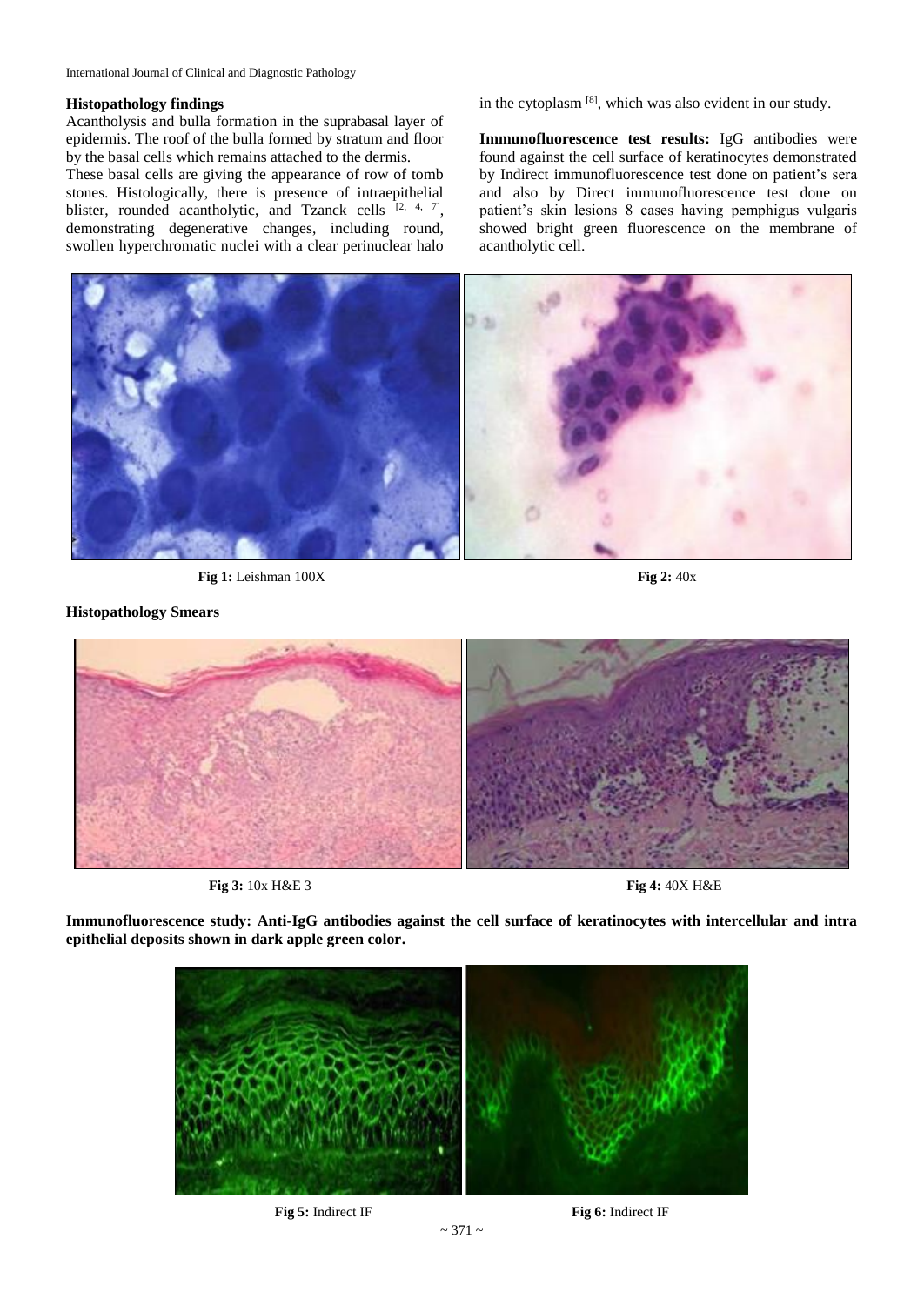

**Fig 7:** Total no of cases 1575

Male patients 19 and female patients were 20. Among the 39 patients 7 patients were presented with other autoimmune disease association. The clinical disease history was lasting from 1month to 4 months.

**Age wise distribution:** 18 cases seen between the ages of 51 to 60 year and 13 cases were between 40 to 50 years. 5 cases were seen between 30 to 39 years. 1 case between 10 to 19 and 2 cases between 0 to 9.



**Fig 8:** Show the 18 cases between the ages of 51 to 60 year and 13 cases were between 40 to 50 years

# **Introduction**

Pemphigus is derived from the Greek word *pemphix* meaning blister or bubble [8]. The antigens involved in PV are desmogleins 1 (Dsg1) and 3 (Dsg3), which are 160 and 130 kDa transmembrane glycoproteins, respectively; they are an integral part of the desmosomes of the cadherin family, responsible for the intercellular adhesion of the squamous stratified epithelium. The basic pathophysiology of pemphigus is the inhibition of the adhesive function of desmogleins by autoantibodies, which leads to the formation of blisters [9] . The following are possible explanations for the association between pemphigus and esophageal and laryngeal neoplasms: involvement of the mucous membranes of these organs in cases of PV, since they express desmoglein 3, the main PV antigen; and persistent inflammation, inducing mutations, resistance to apoptosis, and angiogenesis. These diseases are more common in Jewish and Mediterranean descent are more prone to get these vesiculobullous autoimmune blistering diseases. The onset of these diseases is more common in adult hood. It affects men and women equally  $[10]$ . The blisters may heel

without causing scarring, but some areas may show pigmentation and lasts for several months. In majority of PV patients, the oral lesions are followed by the development of skin lesions. If oral PV is recognized early, progression of the disease to skin involvement can be prevented. Early oral lesions of PV are difficult to diagnose and diagnostic delay of more than 6 months is common as they are nonspecific, presenting as ulcerations or superficial erosions, and they rarely present with the intact bullae formation. Tzanck test also Tzanck smear, is scraping of an ulcer base to look for Tzanck cells. According to Coscia-Porrazzi *et al*., acantholytic/Tzanck cells were recognized in 37 out of 40 PV patients and stated that cytomorphologic studies are useful to screen the cases suspected to be oral PV [11]. Tzanck test offers the advantage of being a simple, fast, and inexpensive diagnostic test but it requires certain amount of skill and experience for accurate interpretation [4]. The technique of this test is simple that can be performed with minimal patient discomfort or cost. Tzanck smear requires expertise  $[8]$  in preparing the slide, in interpreting cytology and false negatives may occur in early or late disease. Individuals with autoimmune diseases tend to develop autoimmune comorbidities. In cohort studies, PV has been associated with systemic lupus erythematosus, rheumatoid arthritis, autoimmune thyroiditis, type 1 diabetes, and myasthenia gravis <sup>[11]</sup>. It is also important to assess the mental health of PV patients, since higher rates of depression were observed in all age groups, including children, as well as Parkinson's disease [12]. The influence of genetic and immunological factors on PV onset is well established. However, environmental factors (such as drugs, diet, and viruses, among others) may induce or impact the disease [13] Surprisingly, a recent systematic review concluded that smoking is a possible protective factor for PV, although other studies with different methodologies have failed to replicate this result  $[13]$ . The relationship between hematological neoplasias and paraneoplastic pemphigus is indisputable, there is still a lack of evidence to prove the association with PV  $[14]$ . An uncontrolled study demonstrated that the frequency of non-Hodgkin's lymphoma and leukemias in PV cases was 50% higher than expected [15]. A recent German study suggested that the prevalence of hematological neoplasias is twice as high in patients with PV when compared with controls. The association with chronic leukemia remained significant even after adjustment for PV immunosuppressive therapy [16]. Case-control studies have demonstrated an association between PV and oropharyngeal, gastrointestinal, and lung neoplasms. Before the advent of corticosteroids and immunosuppressants, the two-year mortality rate of PV was 50%. Currently, the mortality rate is approximately 10%. The main cause of death in PV patients is septicemia.

# **Conclusion**

In our study group 39 patients were selected among a total of 1575 patients who have clinical, and immunopathological features of vesiculobullous lesions. Out of 39 patients 13 were diagnosed with pemphigus vulgaris on cytology and histopathological evaluation and the results were confirmed with immunofluorescence test by identifying anti-IgG antibodies and the bright green fluorescence on the membrane of acantholytic cells <sup>[1]</sup>. Pemphigus vulgaris is a serious and sometimes life-threatening disease early